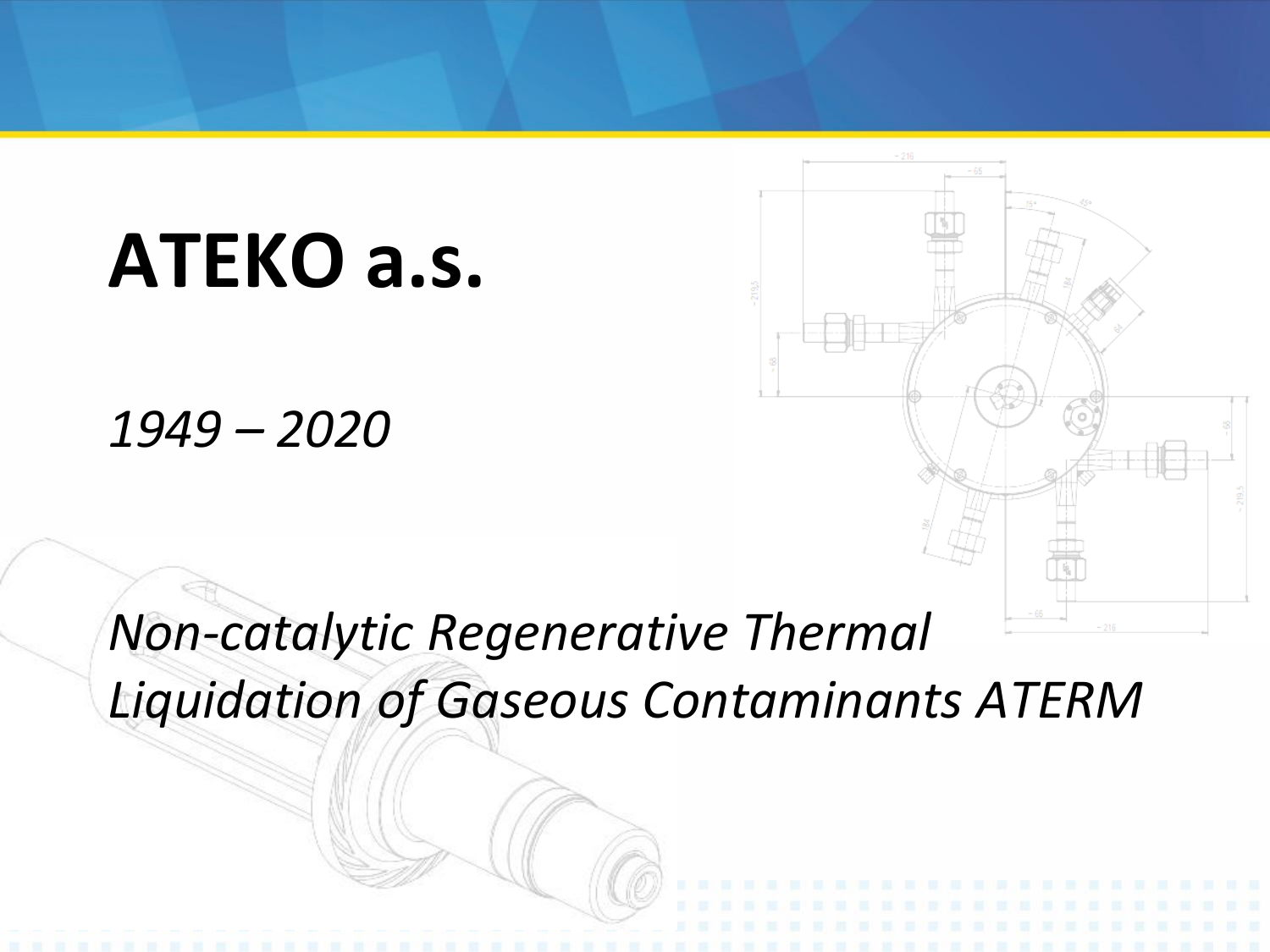### **ATERM – Why**

### *Non-catalytic Regenerative Thermal Liquidation of Gaseous Contaminants ATERM*

**A need of solution resistant against trace impurities in solvents – catalyst poisoning during catalytic burning processes (styren production, printing machines workshops, painting fumes etc.)**

**Limit of side products to zero**

**Low natural gas consumption due to a sound thermal insulation and outstanding efficiency of the regeneration heat exchanger**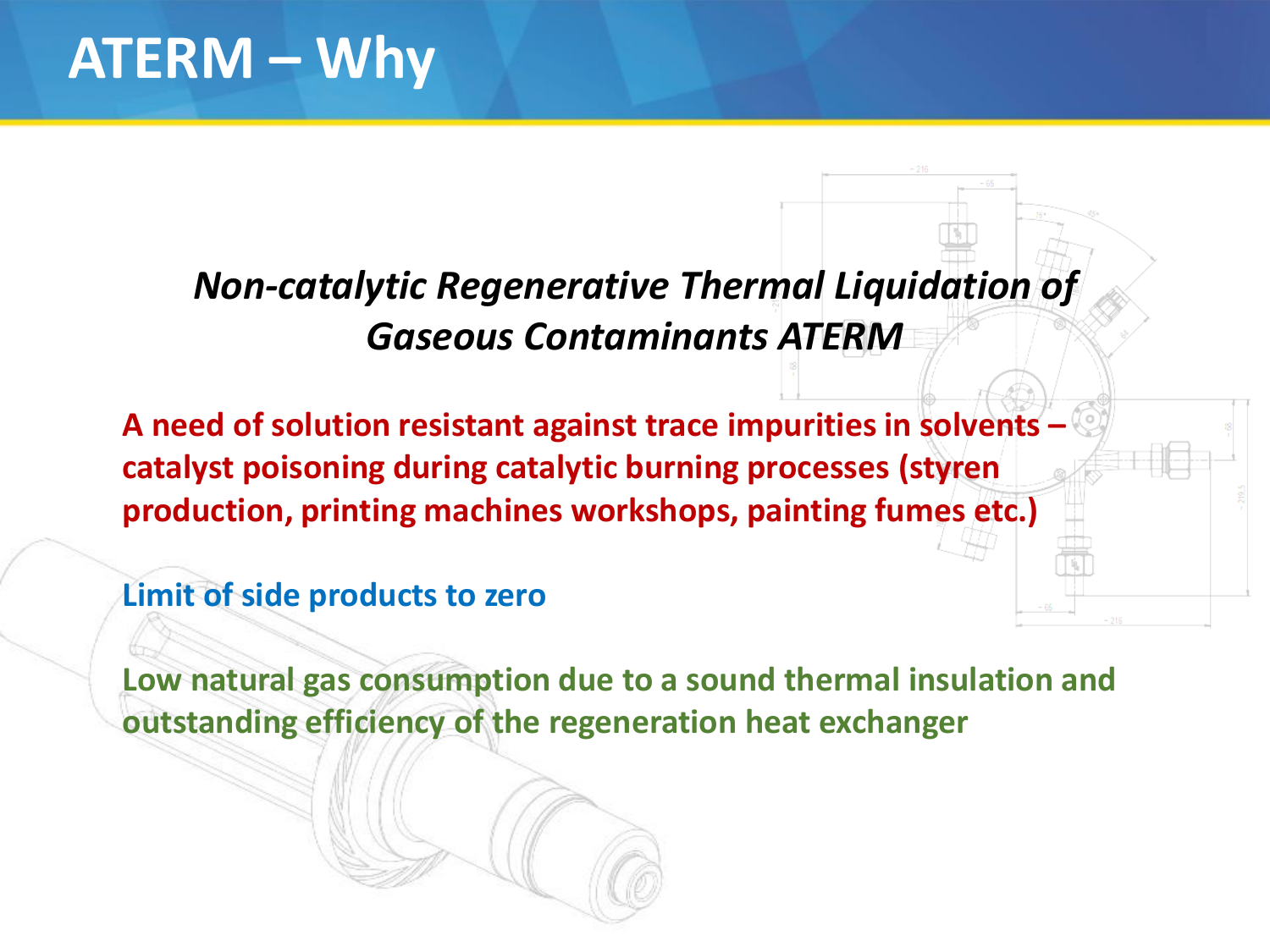### **ATERM – How 1**

#### **Plant Diagram:**

- **1. Fuel gas**
- **2. Air for purification**
- **3. Purified air**
- **4. Burner**
- **5. Ceramic packing**

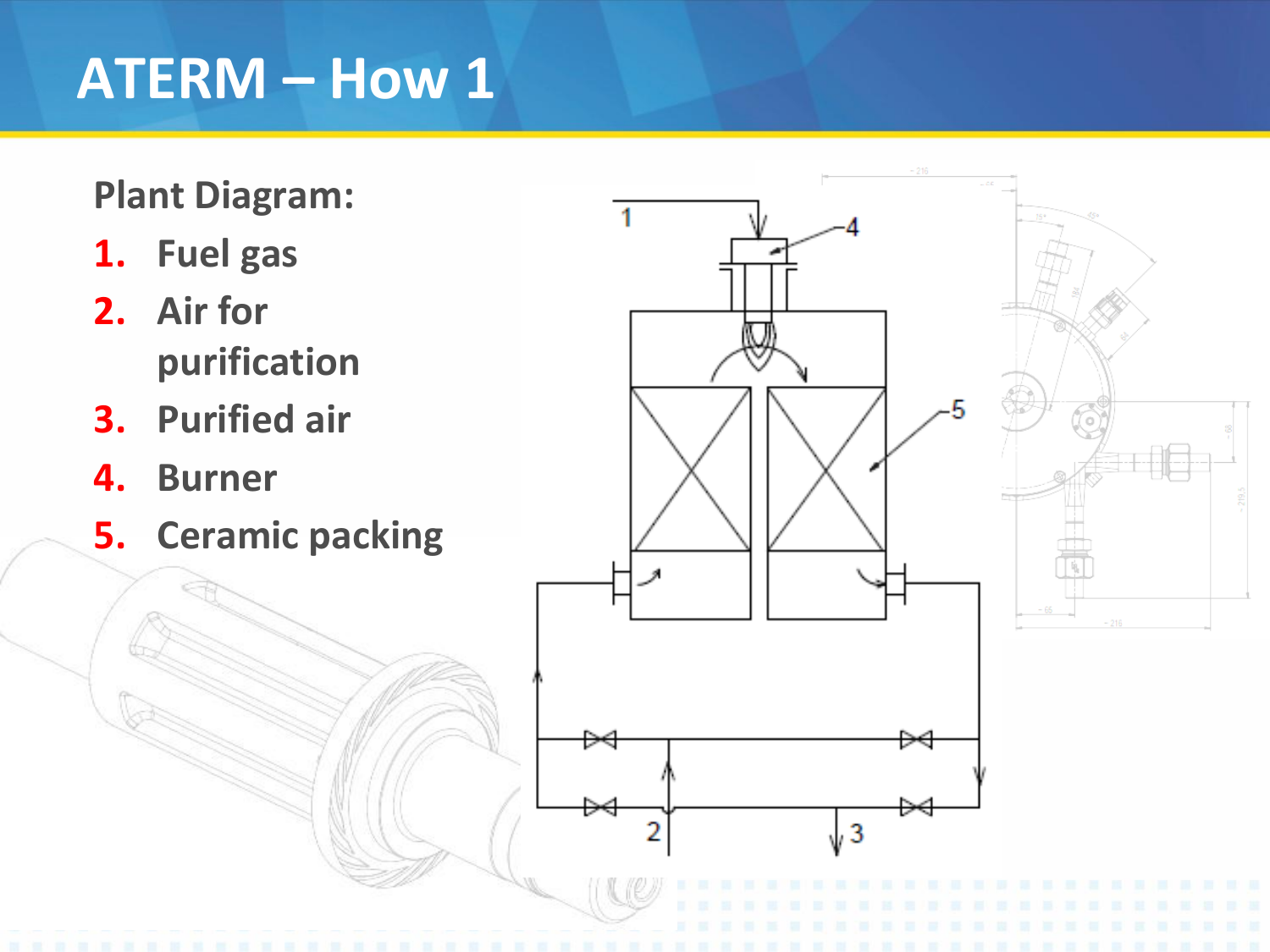### **ATERM – How 2**

#### *Technology composition:*

**Cylindrical reactor – Non-catalytic thermal process Reactor volume according to required capacity Two chambers layout – heat recuperation or thermal liquidation**

#### *Burning process:*

**Polluted air inlet into lower part Residual burning in upper part equipped with natural gas or LPG burner**

**Process heat recuperated in ceramic packing**

**Autothermic process for CxHy concentration over 1,8 gram/Nm3**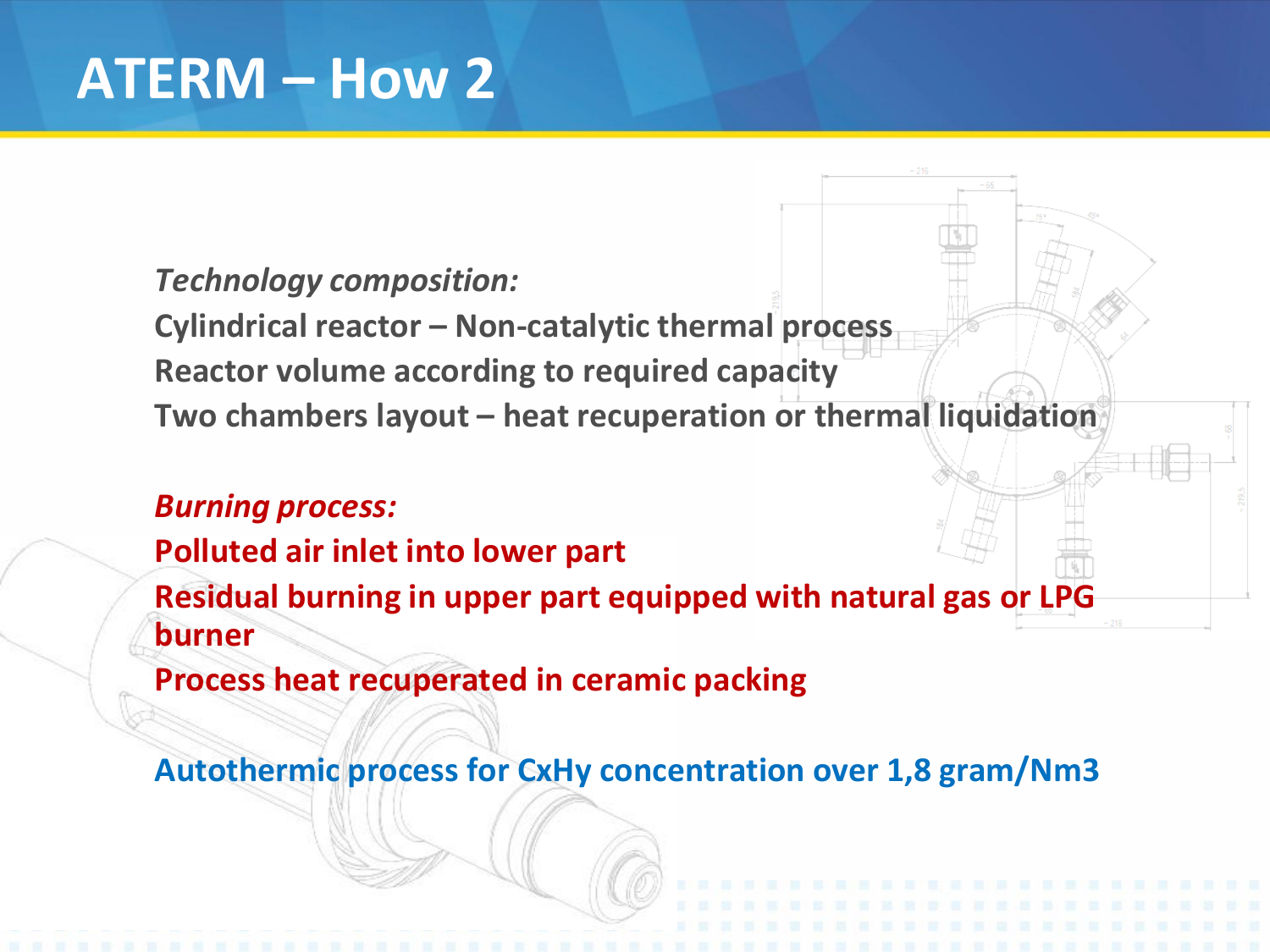## **ATERM – Technical parameters**

**Volume of hydrocarbons – INLET**

#### **Volume of hydrocarbons - OUTLET**



**Fuel gas consumption According to CxHy content**

**Equipment layout 5 x 8 m area, 4 m height**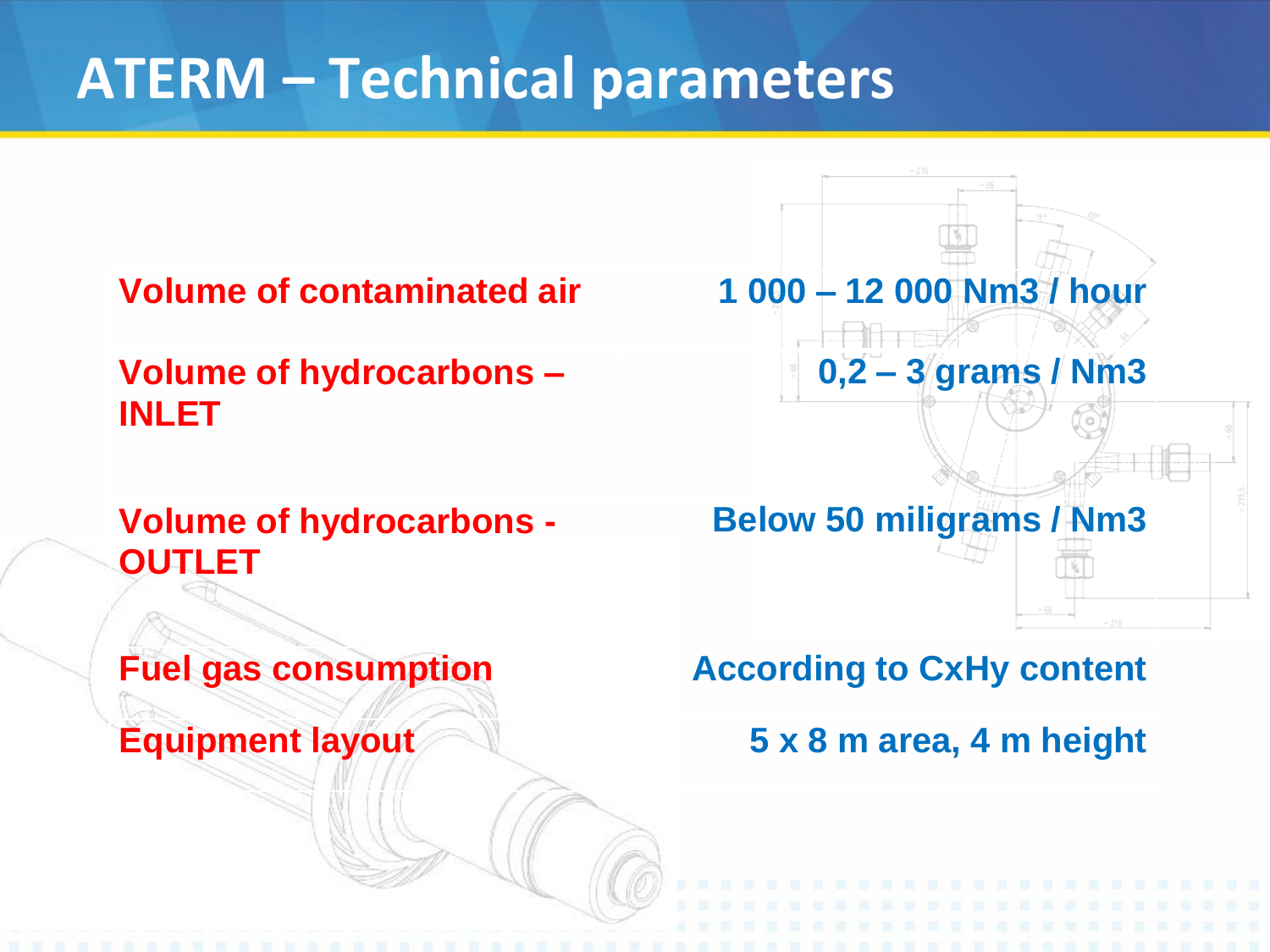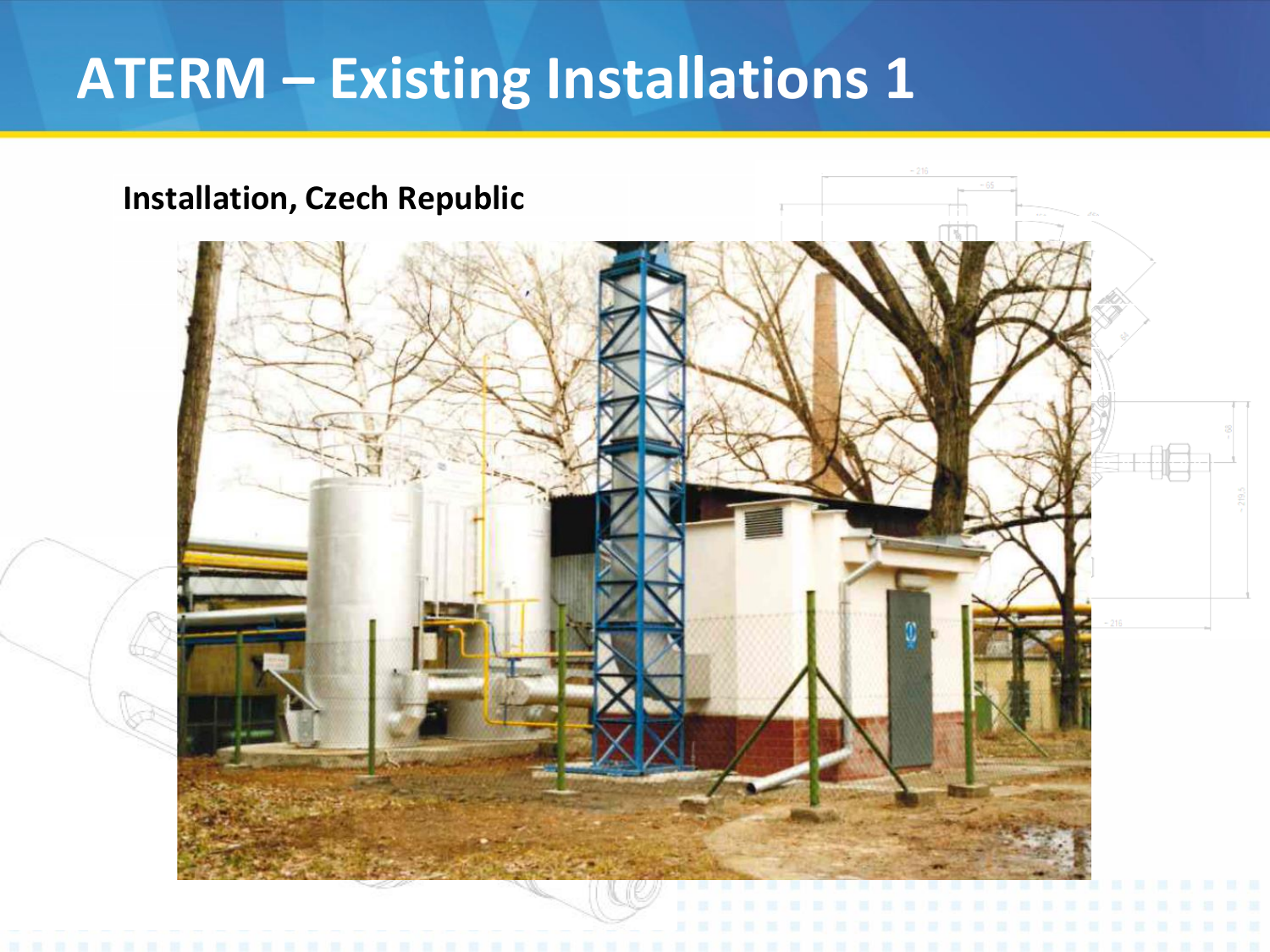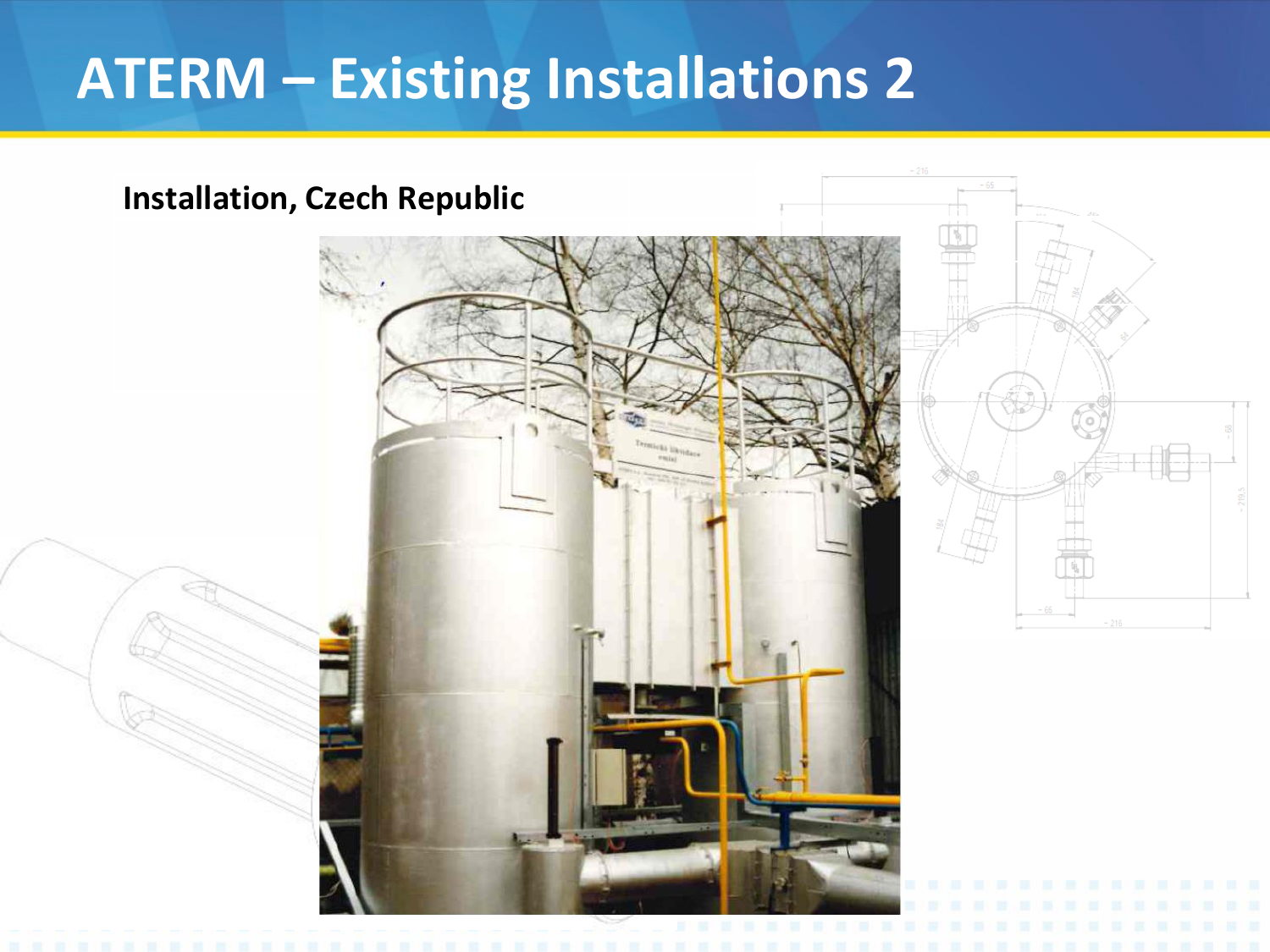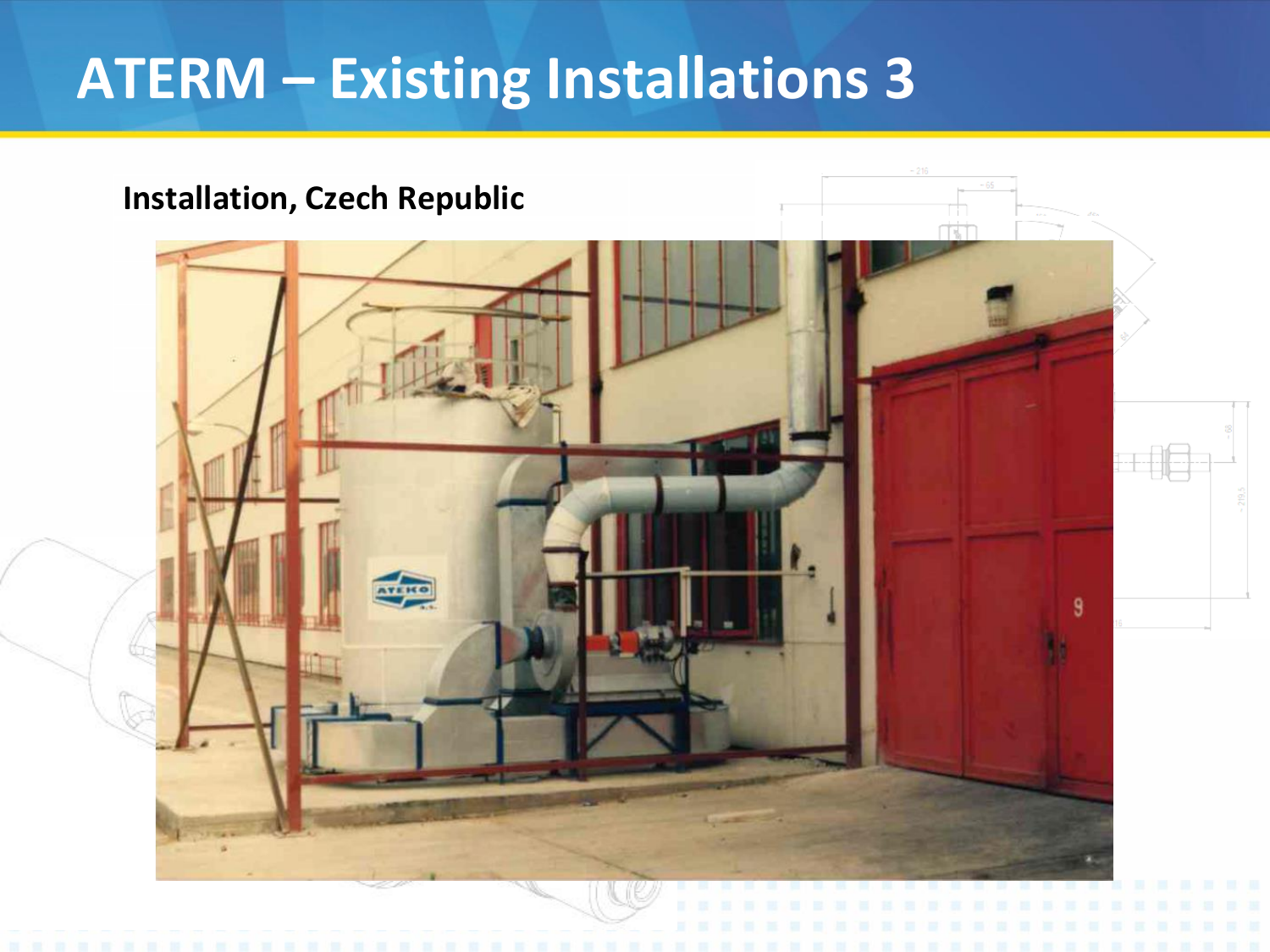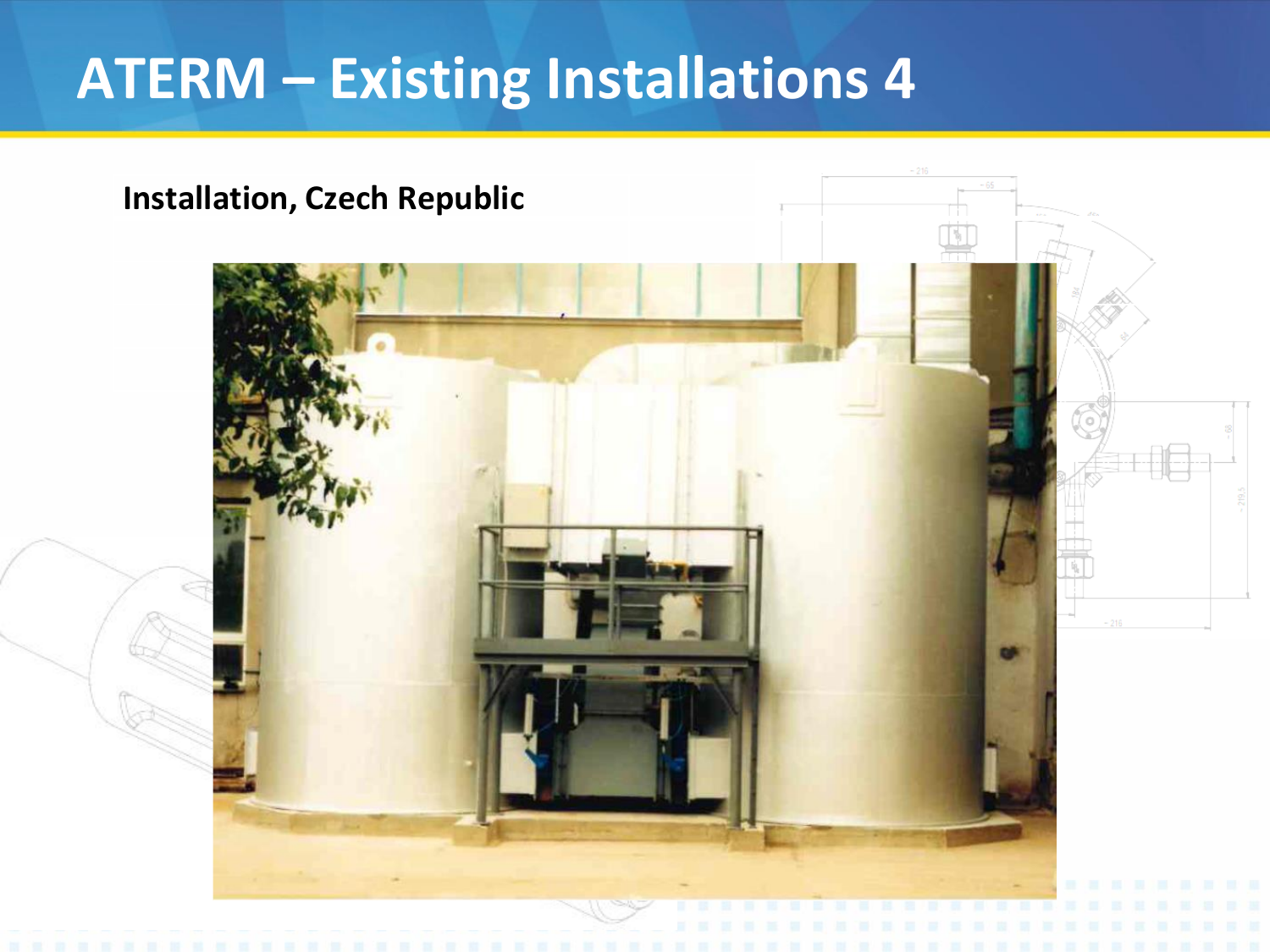### **ATERM – Approved Technology**

### **Czech Environmental Inspectorate, Prague:**

### **Decision No. 90/ZP/00/0204/TOM/97**

*(Valid for the territory of the Czech Republic, efficiency requirements set by Decree No. 117/1997 Coll.)*